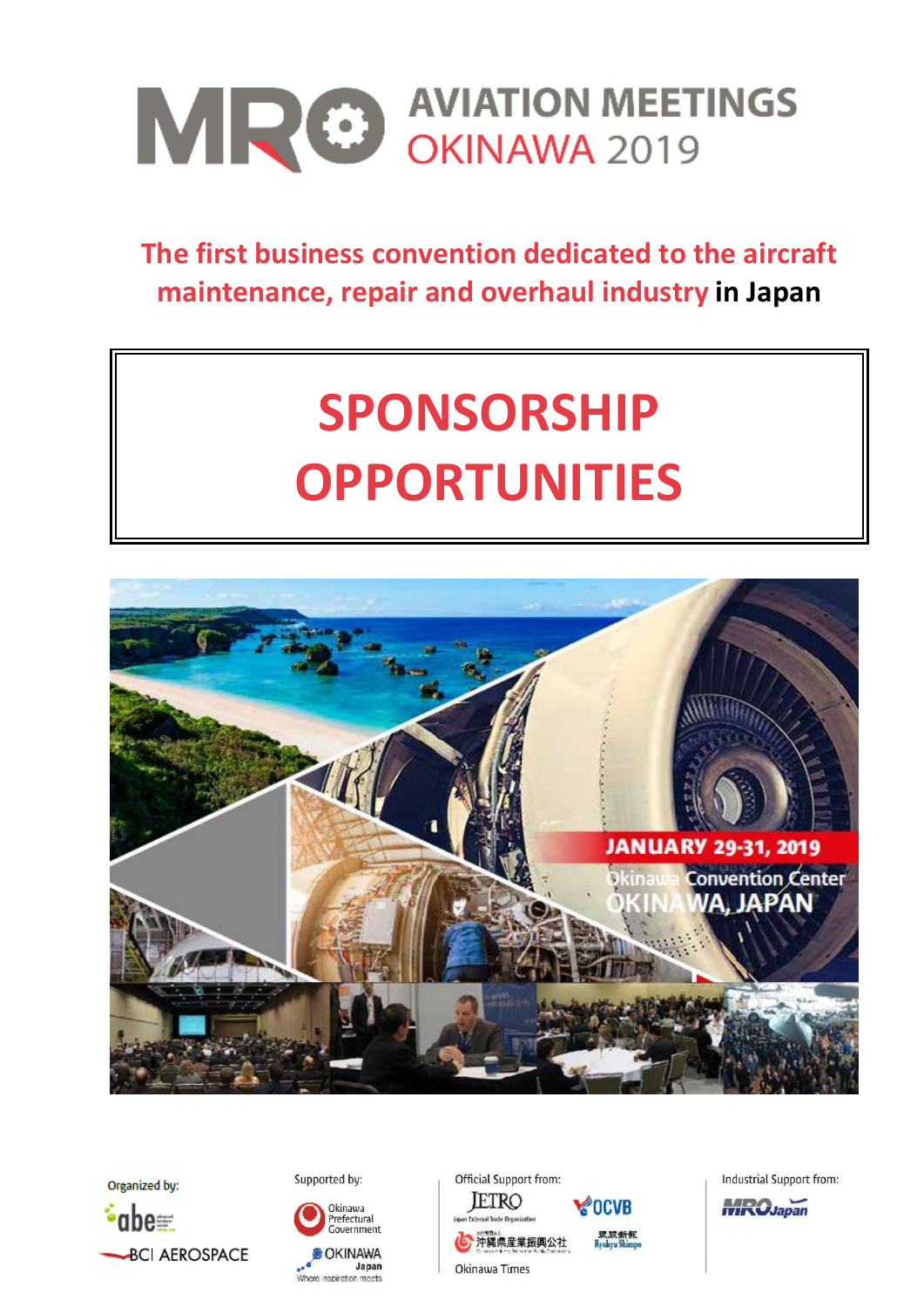## OKINAWA, JAPAN

**150 companies 250 participants 15 countries represented**

# MRO AVIATION MEETINGS

## **Hot and cold beverage area 1000 €**

Take the opportunity to support a complimentary beverage spot on January 29 & 30. This area would consist of tables where the attendees can have free hot and cold drinks. It is possible for you to have rollup banner, supplied by you, as well as you supplied brochures on a shelves rack

## **Lanyards 1000 €**

250 attendees are expected at this event. Every single attendee will receive a badge with the lanyard. Supply lanyards with your company name and logo and we'll distribute them along with the personal badges. You shall supply and deliver the lanyards at the address we'll indicate.

## **Reception desk / Main Entrance 1000 €**

Our front desk and main entrance is always busy with attendees. We'll put your rollup banner and lay the flyers on shelves.

## **Online partnership 700 €**

Supply your company logo and we'll post it on the event official website below all the official partners.

## **Official event catalogue 700 €**

A program booklet will be distributed to all the participants entering the show. It's the forum guide providing such information as the general program, conferences summaries, floor plan, etc. Supply art work and you'll have a two sided advert inside.

## **Event goodies 700 €**

You will have the possibility to offer promotional gifts to the attendees. Contact us to discuss the most suitable way to distribute them.

**IMPORTANT NOTE**: You'll find a booking form below. Once you've made your choice please fill it out, sign and return it to us by email. **All requests are subject to validation by BCI Aerospace, a division of advanced business events**. Your sponsorship will become effective upon the latter approval. advanced business events reserves the right to deny any potential sponsors their requested options.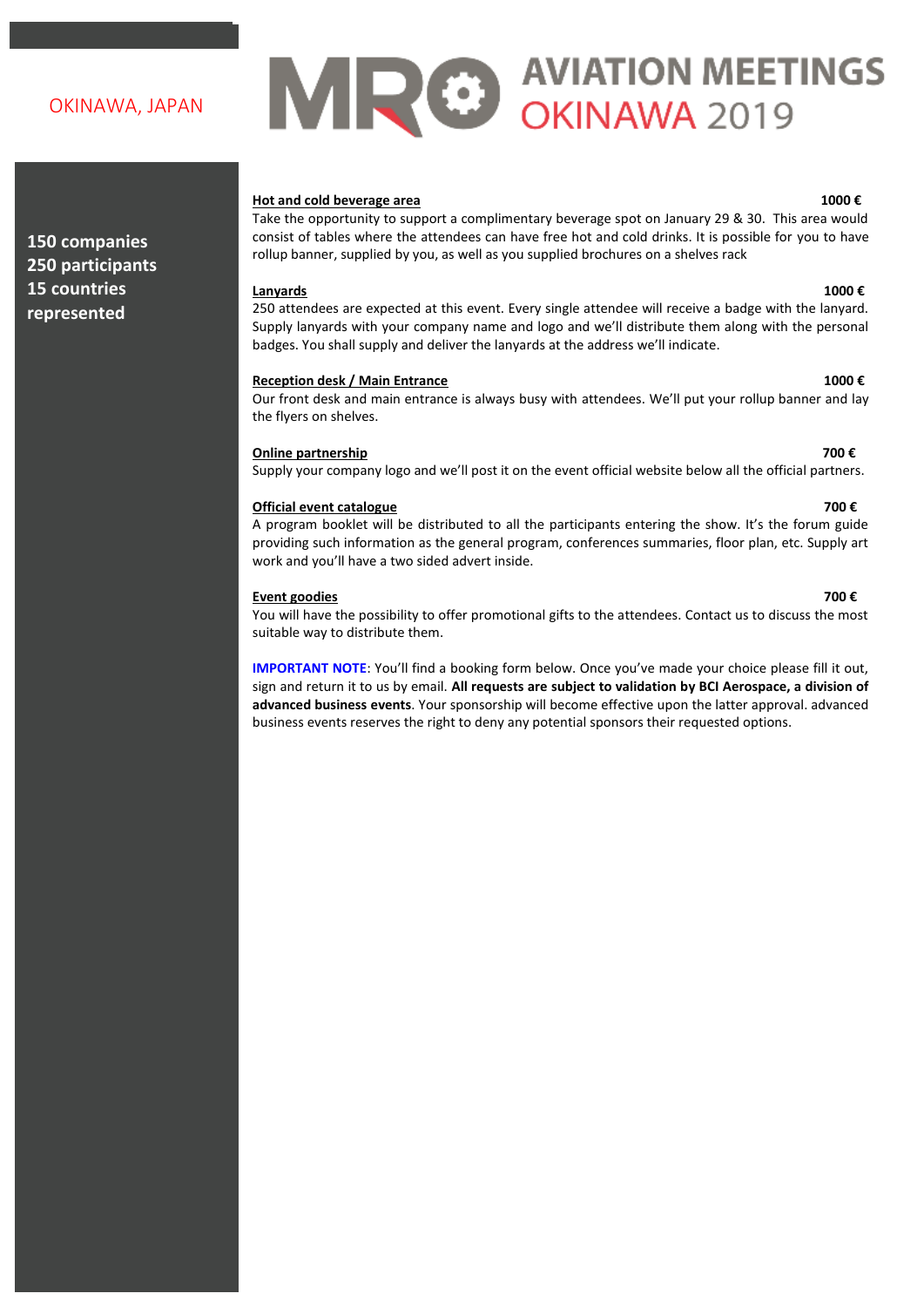## OKINAWA, JAPAN

# MRO AVIATION MEETINGS

**150 companies 250 participants 15 countries represented**

Contact : Lilian Heemstra Tel + 33 1 41 86 41 43 lheemstra@advbe.com



**35-37 rue des abondances 92513 Boulogne Cedex - France**

**SAS Capital 50 000 euros Siret 515 013 506 00024 NAF 8230z**

**PAYMENT TERMS: A 60% down-payment is required. Your account must be balanced prior to the event. Full payment is also accepted.**

**Payment can be made by: - credit card (arrange a telephone call with us and we'll process your Visa or Master Card) - wire transfer to the bank below** 

**(send us a copy of the receipt by email)**

**Please note that our bank details have changed. If you have previously attended one of our events, please be sure to update our details accordingly.**

**IBAN: FR76 3000 4008 0400 0107 2835 736**

**BIC Code: BNPAFRPPXXX Bank : BNP PARIBAS PARIS-CENTRE AFFAIRES Bank address: 8- 10 avenue Ledru** 

**Rollin – 75012 Paris, France**

## **BOOKING FORM**

The form must be accurately completed and sent back together with the signed terms and conditions. Company name:

Contact person:

Job position:

Address:

# **Confirm your selected options**

| <b>Hot and cold beverage area</b> | €1000 |  |
|-----------------------------------|-------|--|
| l <b>□</b> Lanyards               | €1000 |  |
| Reception desk / Main Entrance    | €1000 |  |
| <b>□</b> Online partnership       | €700  |  |
| <b>D</b> Official event guide     | €700  |  |
| Event goodies                     | €700  |  |
|                                   |       |  |
| Total                             |       |  |
| Taxes, if applicable**            |       |  |
| <b>Grand total due</b>            |       |  |

## **\*\*Additional Information on tax**

a) Your company is registered in France, French tax (VAT) is due

b) Your company is registered in a European Union country, excluding France, French tax is not applicable (you must report it to your fiscal administration). Please indicate the tax registration number of the billed company.

c) Your company is based in a non-European country, no taxes are applicable. Your company is registered in Italy; Italian tax (VAT) is due. Our Rome office will bill you and include the VAT amount.